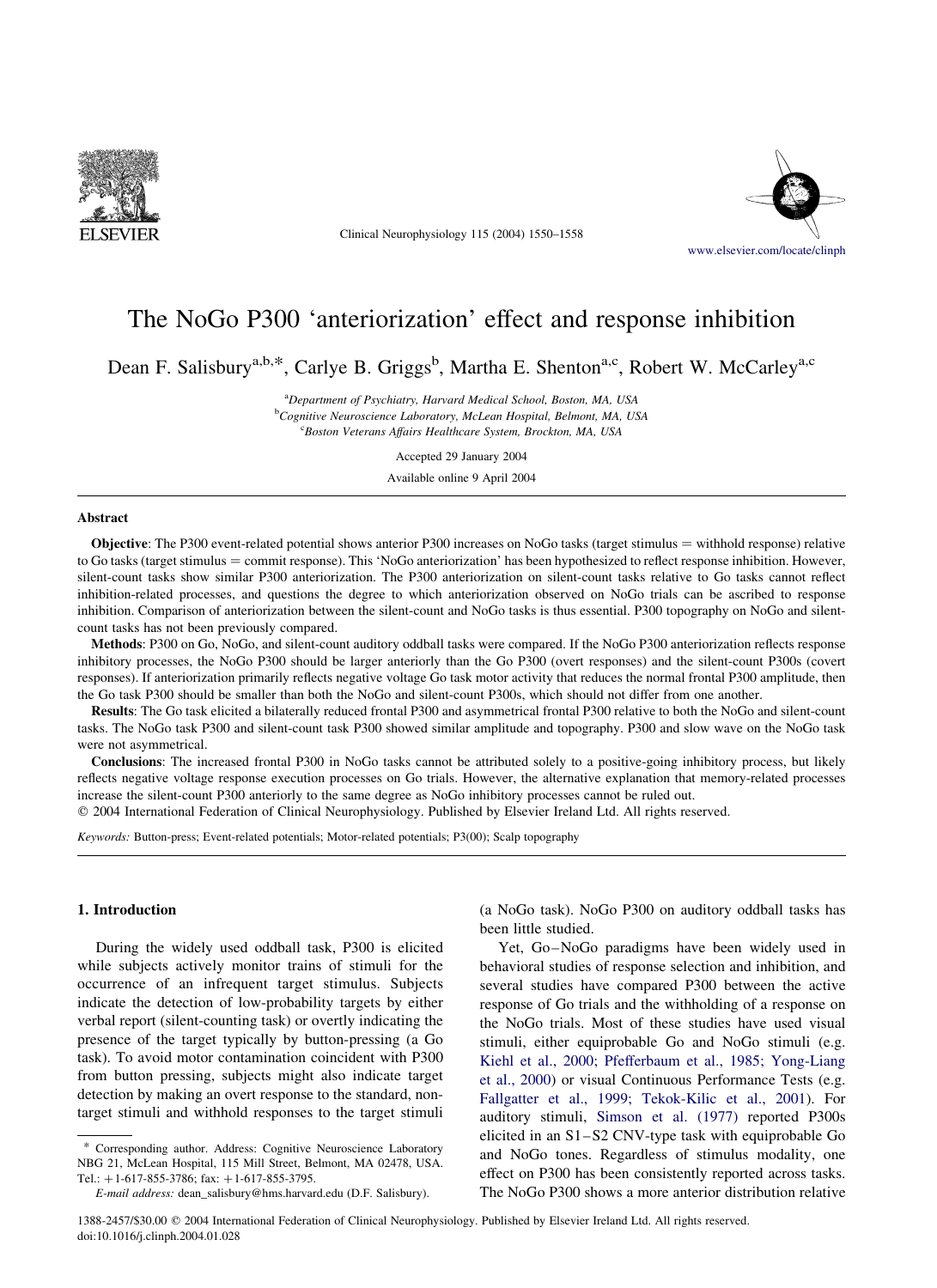to the Go P300, the so-called NoGo P300 'anteriorization'. This ERP effect has been hypothesized to reflect response inhibition on NoGo trials.

In an effort to describe topographic differences in P300 between silently counting and pressing a button to the target stimuli in auditory oddball tasks, [Salisbury et al. \(2001\)](#page-8-0) compared the Go P300 and silent-count P300. P300 amplitude on the Go task was smaller frontally relative to silent-counting due to a broad bilateral negative field and also unilaterally reduced in close proximity to the motor cortex contralateral to the responding hand. The silent-count P300 thus showed an anteriorization effect, as had been reported for the NoGo P300: broadly increased P300 amplitude bilaterally and even greater increases contralateral to the responding hand. This pattern matches that described for the putative NoGo inhibition effect. Overall P300 reduction on a button-pressing task relative to the silent-count had been reported earlier on oddball tasks for analyses of the traditional midline sites (Fz, Cz, Pz) by [Barrett et al. \(1987\)](#page-8-0) [and Polich \(1987a\)](#page-8-0), but was not observed in two other studies by [Starr et al. \(1995, 1997\)](#page-8-0) nor by Polich in subsequent studies (personal communication). [Salisbury et al. \(2001\)](#page-8-0) argued that the act of button-pressing elicited motor-related potentials (MRPs) that arise in close temporal proximity with P300 and distort the 'true' P300 field (see [Kok, 1988](#page-8-0)). Since it is unlikely that the silent-counting of targets involves the inhibition of some not-to-count prepotent response, it is likely that the frontal reduction on the Go task relative to the silent-counting task is directly due to response execution activity. Hence, it becomes unclear whether the similar P300 anteriorization seen on NoGo tasks reflects the additive effect of a response inhibition process on the NoGo task, or rather reflects a reduction of the P300 on the Go task due to response production activity in premotor and motor areas coincident with P300.

Several studies have attempted to separate response production processes from response inhibition processes in an effort to determine what underlies the NoGo anteriorization. [Strik et al. \(1998\)](#page-8-0) suggested that the NoGo P300 anteriorization was due to greater activity in the right frontal cortex, concluding that the relatively greater positive activity on NoGo trials versus Go trials reflected response inhibition and summed with the P300. Since the observed greater positivity seen on the NoGo task was relative to the Go trial, however, the alternative hypothesis that such increased activity reflects standard P300 activity in any task that is cancelled on Go trials through the additive effects of a negative-going motor process cannot be ruled out.

By contrast with [Strik et al. \(1998\),](#page-8-0) two studies argued for a left-sided positive-going inhibitory processes. [Roberts](#page-8-0) [et al. \(1994\)](#page-8-0) used a visual imperative stimulus type Go/NoGo task to evoke P300. They found that the NoGo P300 was larger frontally relative to the Go P300, and also that the NoGo P300 was more positive over the left hemisphere (contralateral to the responding hand). This effect was interpreted as reflecting a lateralized positivity on

NoGo trials that reflected response inhibition. Importantly, Roberts et al. also showed that the P300 was larger on the left for control trials, where there was no inhibition needed. Thus, it may be that the task used by Roberts et al. elicited a P300 with a left-greater-than-right asymmetry, as has been seen for more central sites in standard auditory oddball experiments. Hence, the Roberts' data can be understood to reflect a distortion of the normal P300 field on Go trials with a contralateral negativity, since both NoGo and control trials were larger on the left.

[Salisbury et al. \(2001\)](#page-8-0) assessed laterality effects on Go and silent-count trials, and found that the difference between silent-count P300 and Go P300 was relatively larger on the left for frontal sites. Again, however, a silent-count P300 cannot be understood to have any type of inhibitory component. Hence, a left-greater-than-right P300 on NoGo trials relative to Go trials cannot be taken as evidence of an inhibitory NoGo positive component. Similarly, [Kiefer et al. \(1998\)](#page-8-0) used the same left-greater-than-right P300 asymmetry on NoGo trials relative to Go trials to suggest that a left-sided positive component was active on NoGo trials. However, simply comparing the two conditions without some neutral condition not involving an over motor response, or inhibition of such a response, does not allow for an accurate assessment of the directionality of the effect.

[Roberts et al. \(1994\)](#page-8-0) also used principal components analysis of control trials (those not requiring an overt response, containing a subset of stimuli (i.e. O–X on an A–X CPT) to which a prepotent response had to be inhibited) to isolate a positive component putatively related to inhibition. A positivity was seen to target stimuli not preceded by the imperative cue, but preceded P300, with a peak at 240 ms. Hence, this positivity cannot underlie the NoGo P300 enhancement. The crux of Roberts et al.'s (and [Kiefer et al.'s, 1998\)](#page-8-0) explanation of their laterality shift was that the P300 was not smaller contralateral to the responding hand on Go trials, and the NoGo P300 was more positive on the left. However, this is not prima facie evidence of a lefthemisphere inhibitory process on NoGo trials, since P300 topography was not assessed on tasks not requiring a covert response or response inhibition, like a silent-count.

On the other hand, P300 on a silent-count task is essentially symmetrical over lateral frontal sites (e.g. [Salisbury et al., 2001](#page-8-0)). Thus, lateral frontal topographic differences between the silent-count and NoGo P300, with greater NoGo positivity contralateral to the inhibited response hand, would suggest that inhibitory processes were present. Additionally, it is unclear the extent to which Go P300 is reduced contralateral to the responding hand. Thus the present experiment aimed to compare the topography of P300 on NoGo and silent-count tasks, and to replicate the report of Go task frontal P300 asymmetry.

In a Go oddball task, subjects must make an overt response to indicate the detection of a target stimulus. They are required to inhibit such a response to the frequently presented standard stimuli. For the silent-count task,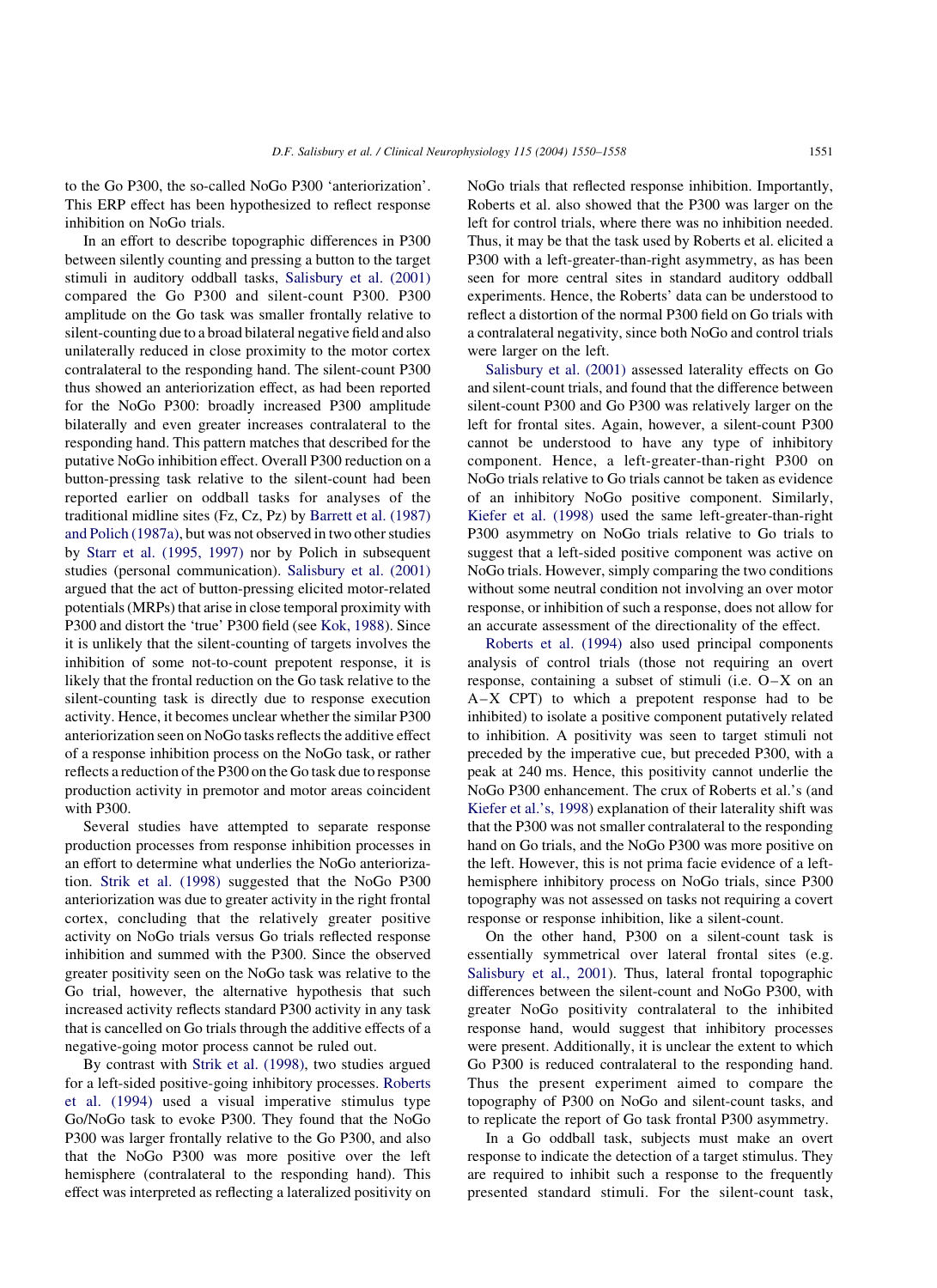subjects must make a covert response to indicate the detection of a target stimulus and inhibit such a response to the frequently presented standard stimuli. Both the Go task and the silent-count task require the commission of a response to a rarely presented target stimulus. Hence, if the anterior P300 increase observed on NoGo tasks relative to Go tasks reflects the addition of a positive-going response inhibition process that is not present in silent-count tasks, then the silent-count P300 should likewise be smaller than the NoGo P300.

As counter-argument, the silent-count task might elicit a positive voltage memory-related process that exactly matches the positive voltage NoGo inhibitory component. If such was the case, one might expect topographic differences between the tasks, as the neural substrate for memory and inhibition in the frontal lobe are likely superior and inferior, respectively (e.g. [D'Esposito et al., 2000](#page-8-0)). In the absence of any significant topographic or overall amplitude difference between the silent-count and NoGo P300 anteriorization, the most parsimonious explanation would be that the anteriorization had similar neural substrate between the two tasks, and thus that much of the cause of the anteriorization could be ascribed to the Go task. However, it might be possible that the response inhibition processes on the NoGo trial and the memory processes on the silent-count trials were similar enough that differences in topography might be missed in this study.

Remarkably, the Go, NoGo, and silent-count P300 on an auditory oddball task have never been directly compared. Only [Kiefer et al. \(1998\) and Weisbrod et al. \(2000\)](#page-8-0), examining different subsets of the same subjects, reported P300 to low-probability (oddball) auditory tones when the targets were Go or NoGo stimuli, and replicated the P300 anteriorization on the NoGo task. Consistent with the additive positive inhibitory activity model, this anteriorization was interpreted as the activity of a positive voltage inhibitory process coincident with P300. If the P300 anteriorization on NoGo trials relative to Go trials is solely due to the additive effect of a separate inhibitory positivity that is not P300, then such an increase in positivity should not be apparent for silent-count P300s. Such a model cannot account for the P300 anteriorization observed on silentcount tasks relative to Go tasks.

The present study compared the P300 to identical auditory stimuli under Go, NoGo, and silent-counting conditions. The aims of the study were to replicate the frontal P300 reduction and asymmetry in the Go condition relative to the silent-count condition, and to determine if the absolute amplitude and topography of P300 differed between the silent-count and NoGo tasks. It was predicted that if the NoGo P300 anteriorization was due to response inhibition, the NoGo P300 would be larger and more asymmetrical (i.e. left  $>$  right) than the Go and the silentcount P300. By contrast, if the NoGo anteriorization was mainly due to reduced P300 on the Go trials from

overlapping MRPs, then the NoGo P300 would be larger than the Go P300, but identical to the silent-count P300.

#### 2. Methods

### 2.1. Subjects

Procedures were approved by the local IRB and all subjects gave informed consent. Thirty-four healthy subjects were recruited with newspaper advertisements from the local population. All subjects were screened for a negative history of drug use, neurological disease or trauma, and psychopathology (SCID-NP; [Spitzer et al., 1990\)](#page-8-0) as well as any family history of psychopathology, all factors known to affect P300 amplitude and topography.

Two of the subjects were unable to perform the Go task, with 151 and 153 out of a possible 170 false alarms, and two subjects were unable to perform the NoGo task, with 170 and 113 out of a possible 170 false alarms. These subjects were dropped from further analyses. Two more subjects were dropped from the remaining pool due to a peak P300 amplitude at Pz on at least one of the experimental conditions that was negative. The final 28 subjects analyzed averaged 24.0 years of age (SD 6.0, range 18–47), and included 22 men and 6 women. Subjects performed the Information and Vocabulary subscales of the WAIS-R ([Wechsler, 1981](#page-8-0)) to test remote memory and fund of information, and the Digits forward and backward subscales of the WAIS-R to test short-term immediate and working memory. All demographics and tests results are presented in Table 1.

#### 2.2. Oddball paradigms

Three distinct oddball paradigms were presented to subjects in a counter-balanced fashion. The order of presentation, and potential subsequent establishment of different prepotent response tendencies, had no effect on P300 amplitudes or distributions. All tasks were variants of a two-tone oddball task. In all cases, the standard pure tone was 1 kHz at 97 dB SPL, 50 ms duration (10 ms rise/fall) presented on 85% of trials. The target pure tone was 1.5 kHz at 97 dB SPL, 50 ms duration (10 ms rise/fall)

| Table 1 |                                                     |  |  |
|---------|-----------------------------------------------------|--|--|
|         | Basic demographic, cognitive, and clinical measures |  |  |

| Age                             | $24.0 \pm 6.0$ |
|---------------------------------|----------------|
| Handedness <sup>a</sup>         | $0.79 \pm 0.2$ |
| $SES^b$                         | $2.3 \pm 1.2$  |
| Parental SES                    | $1.6 \pm 0.9$  |
| WAIS-R information <sup>c</sup> | $13.6 \pm 1.9$ |
| WAIS-R digits <sup>c</sup>      | $12.7 \pm 2.5$ |
|                                 |                |

Values are mean  $\pm$  SD. <br><sup>a</sup> [Oldfield \(1971\)](#page-8-0). -1, left-handed; 1, right-handed. b Socio-economic status, [Hollingshead \(1965\)](#page-8-0). 5, lowest; 1, highest.

<sup>c</sup> Scaled scores [Wechsler \(1981\)](#page-8-0) Adult Intelligence Scales.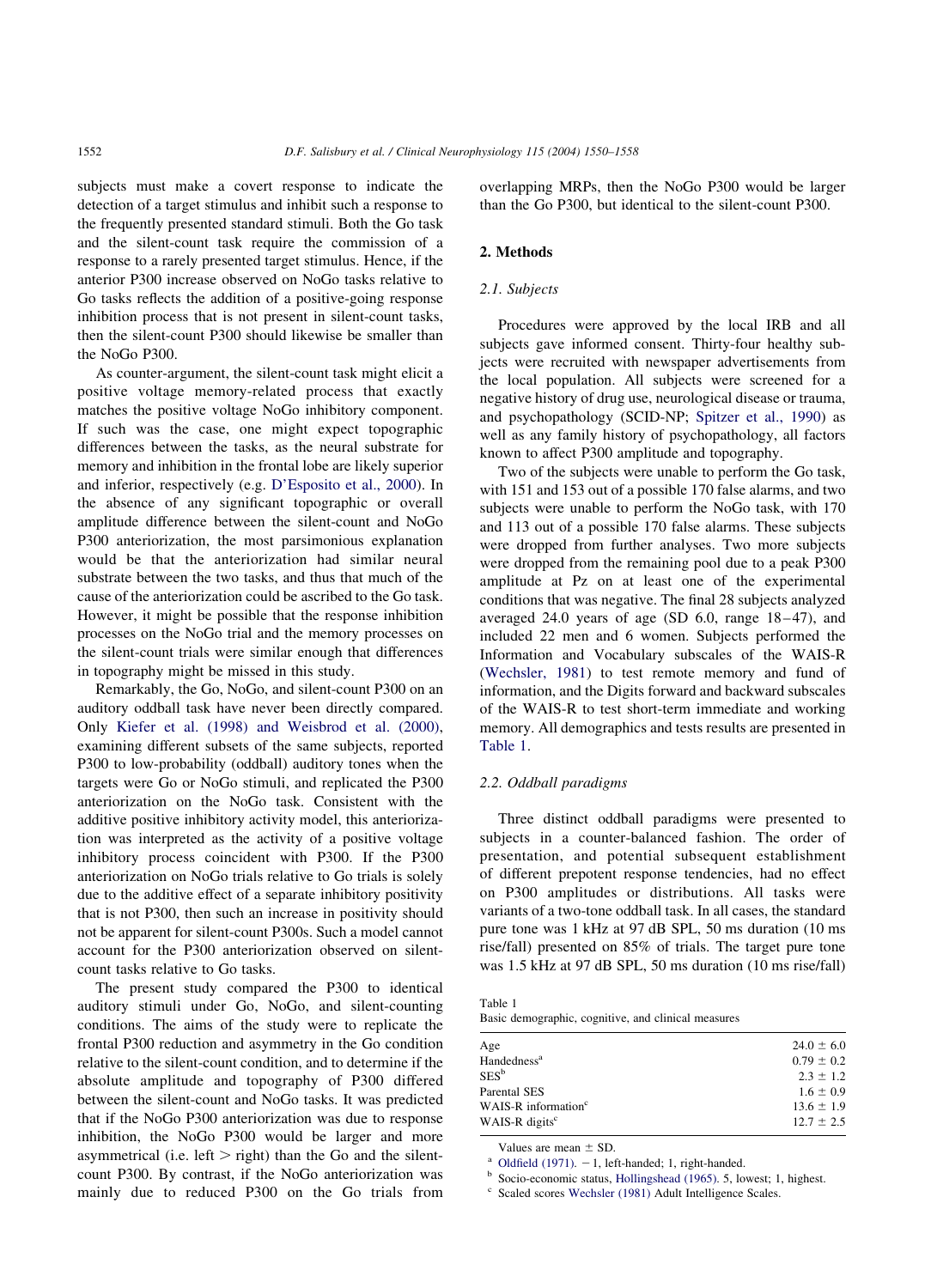presented on 15% of trials. All tones were presented with a variable inter-stimulus interval of  $1.3 \pm 0.2$  s. Each paradigm contained 200 stimuli and was presented once.

For the silent-count task, subjects were required to keep a mental count of the number of target stimuli, to be reported at the end of the run. For the Go task, subjects were required to press a button with their right thumb upon detection of each target tone. For the NoGo task, subjects were required to press a button with their right thumb to every standard tone, and to refrain from pressing upon detection of a target. For all 3 tasks the infrequent tone was the target. For all analyses, the correct detection of a target was defined as a hit, regardless of the specific response required. A miss was defined as the failure to detect a target tone, a false alarm as responding to a standard tone as if it was a target, and a correct rejection as the correct detection of a standard tone.

## 2.3. Recording system

EEG activity was recorded from the scalp through 28 tin electrodes in pre-configured caps (ElectroCap International). Linked-earlobes were used as the reference, the forehead as ground. Two electrodes located medially to the right eye, one above and one below, were used to monitor vertical eye movements. Electrodes placed at the outer canthi of the eyes were used to monitor horizontal eye movements. All electrode impedances were below  $3 k\Omega$ , and the ears were matched within 1 k $\Omega$ . The EEG amplifier bandpass was 0.15 (6 dB/octave rolloff) to 40 Hz (36 dB/octave rolloff). Single trial epochs were digitized at 3.5 ms/sample. Each epoch was of 900 ms duration, including a 100 ms pre-stimulus baseline.

Averaging and artifact rejection were done off-line automatically. ERP responses were digitally low-pass filtered at 8.5 Hz with a 24 dB/octave rolloff to remove ambient electrical noise, muscle artifact, and alpha contamination. Within each 200 trial block, epochs from each electrode site were baseline corrected by subtraction of the average pre-stimulus voltage, and corrected for eye movement artifact using regression-based weighting coefficients ([Semlitsch et al., 1986](#page-8-0)). Subsequently, epochs which contained voltage exceeding  $\pm 50 \mu$ V at F7, F8, Fp1, or Fp2 were rejected. Averages were constructed for target tones (including only hits for the Go and NoGo tasks). There were no significant differences in the mean number of trials used to construct averages for each condition (Go 24.4; NoGo 24.0; silent-count 24.8,  $P > 0.78$ ).

# 2.4. Analyses

P300 was measured on all average waveforms by recording peak P300 amplitude and latency at the most positive point from 250 to 450 ms at each recording site. In the case of double peaks, the later (P3b) peak was selected. Each site was manually inspected and adjusted if necessary so that the same potential was measured from each site.

To test for broad inhibitory potentials that might overlap with P300 differentially on the tasks, slow wave was measured as the mean amplitude from 450 to 600 ms over the frontal region.

Repeated measures Analysis of Variance (ANOVA) was used to test for effects between the different paradigms. Two analyses of P300 amplitude were conducted. For midline effects, two within-group factors were used: Task (Go, NoGo, silent-count) and Site (Fz, Cz, Pz). For anterior hemispheric effects, 3 within-group factors were used: Task (Go, NoGo, silent-count), Hemisphere (left, right) and Site. Frontal regions were defined as F3, C3, and FTC1, and their right-side homologues F4, C4, and FTC2, which overlie motor and premotor cortices. Follow-up tests included repeated-measures ANOVA between pairs of tasks, and t tests between specific sites between and within tasks. To assess the degree to which P300 amplitude was affected by slow wave activity, which putatively might reflect an inhibitory process, Pearson's correlations between P300 amplitude and slow wave were performed for each task. Results were considered significant at  $P \le 0.05$ , corrected where factors had more than two levels with the Huynh-Feldt epsilon.

# 3. Results

# 3.1. Task performance

Response outcomes for the Go and NoGo tasks and the number of targets reported on the silent-count task for each subject are presented in Table 2. There was no statistically significant difference between the number of targets detected among the 3 paradigms  $(P > 0.4)$ , assessed by comparing percentage of hits for the operant tasks (hits/total targets  $\times$  100) with the percentage of correct targets in the silent-count task  $\{[(30 - ABS(30 - count))/30] \times 100\}.$ The silent-counting condition does not allow for separating hits from false alarms, although any number greater than 30 (the total number of targets) must be a false alarm; hence, accuracy was adjusted in this case.

Table 2 Performance measures

|              | Accuracy $(\% )$ |                 |
|--------------|------------------|-----------------|
| Go           | $96.1 \pm 9.9$   |                 |
| NoGo         | $93.1 \pm 7.4$   |                 |
| Silent-count | $95.6 \pm 9.1$   |                 |
|              | Hits             | False alarms    |
| Go           | $28.8 \pm 3.0$   | $1.9 \pm 8.3$   |
| NoGo         | $27.9 \pm 2.2$   | $11.2 \pm 20.6$ |
|              |                  |                 |

A total of 30 targets and 170 standards were presented in each condition. Misses and correct rejections are calculable from these totals.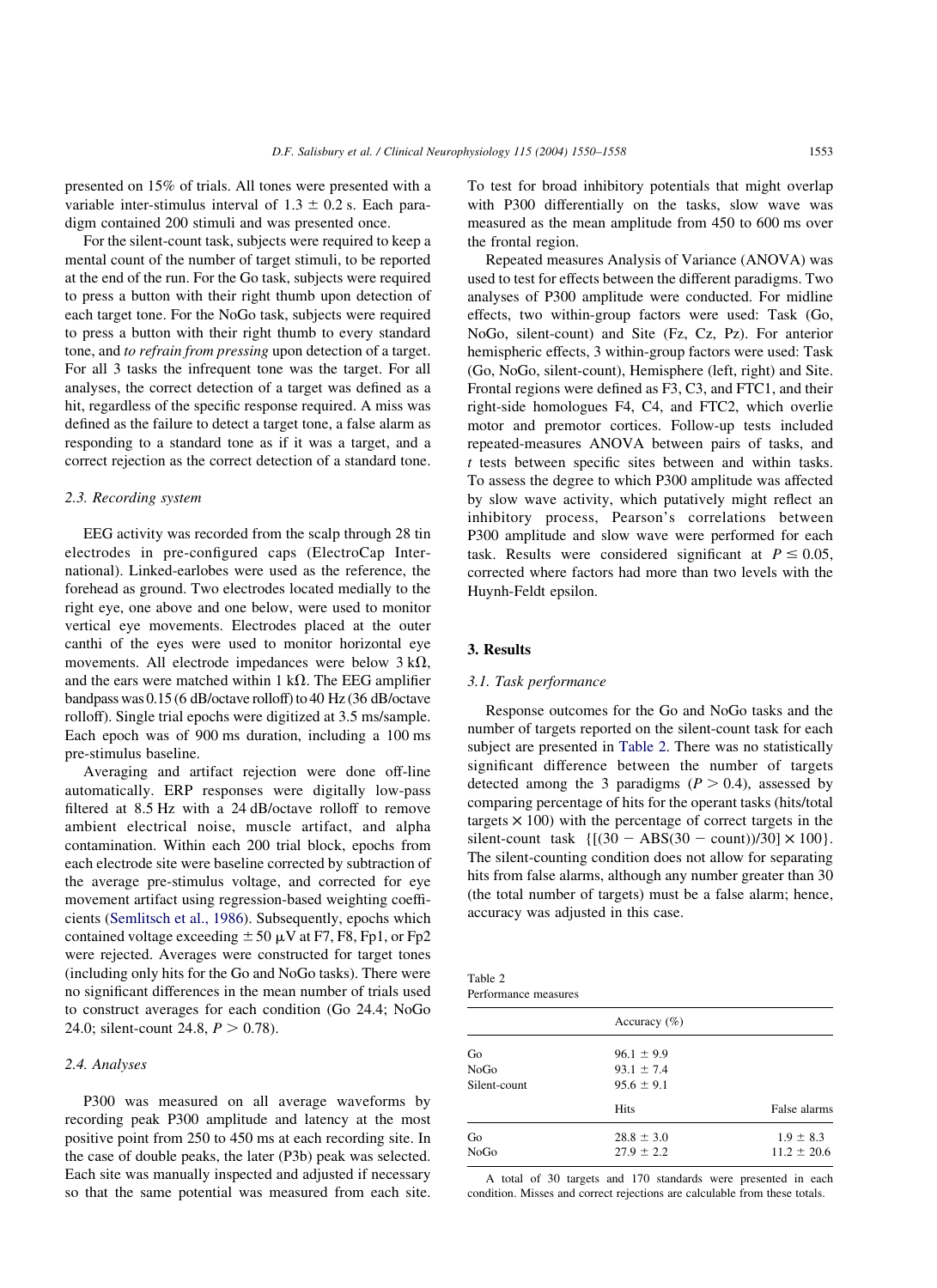#### 3.2. P300

Grand averaged ERP responses for each condition are presented in Fig. 1. The primary differences between the silent-counting task and the Go task are a broad bilateral fronto-central reduction and a unilateral reduction contralateral to the responding hand in the Go P300. The same topographic differences are present between the Go task and the NoGo task. The P300 amplitude and topography appear virtually identical between the silent-count and NoGo tasks.

Analysis of P300 along the traditional sagittal midline revealed only trend-level differences in P300 amplitude between the 3 tasks ( $F_{2,54} = 2.54$ ,  $P = 0.09$ ,  $\varepsilon = 1.0$ ). Of primary importance, however, was a significant task by site interaction ( $F_{4,108} = 6.78$ ,  $P < 0.001$ ,  $\varepsilon = 0.86$ ), revealing topographic differences in the midline distribution of P300. Although all 3 tasks showed the expected posteriorly maximal P300 ( $F_{2,54} = 60.94, P > 0.001, \varepsilon = 0.80$ ), P300 at Fz on the Go task was smaller than in the silent-counting task (6.0 vs. 8.2  $\mu$ V,  $t_{27} = 2.4, P < 0.03$ ) and the NoGo task  $(6.0 \text{ vs. } 9.4 \text{ }\mu\text{V}, t_{27} = 4.0, P < 0.001)$ . The NoGo P300 and silent-count P300 were not significantly different at the frontal site ( $t_{27} = 1.38, P > 0.17$ ). That t value would never achieve significance, even using a one-tailed probability and an infinite number of subjects (critical value of  $t > 1.7$ ). The NoGo P300 was larger than the silent-count task at Fz by 1.2  $\mu$ V, a small effect size of  $d = 0.18$  SD. Assuming a new

task with moderate power  $(0.67, 2 \text{ to } 1 \text{ odds that } d \text{ will be})$ detected), a sample size of well over 300 would be needed to detect significant differences that might be ascribed to an inhibitory process on the NoGo task. Thus, although there is some evidence that the NoGo P300 is larger frontally than the silent-count P300, the magnitude of this effect is small relative to the difference between these two tasks and the Go task.

The 3 conditions did not differ at Pz, with the largest effect size (between the Go and NoGo tasks) only 0.02 SD (Go 14.47  $\mu$ V; NoGo 14.53  $\mu$ V; silent-count 14.41  $\mu$ V). Because of the virtual identity among tasks at Pz, there is no need to normalize the amplitude data and any topographic differences cannot be attributed to the confound of overall voltage differences.

Color-coded voltage maps of P300 topography in each condition are presented in [Fig. 2.](#page-5-0) The broad frontal reduction and asymmetry in the Go task relative to the other two conditions is apparent. Analysis of P300 over the left and right hemisphere sites for frontal lobe revealed a significant effect of task on P300 amplitude ( $F_{2,54} = 4.8$ ;  $P < 0.02$ ,  $\varepsilon = 1.0$ ). In addition, a task by hemisphere effect was present ( $F_{2,54} = 5.22$ ,  $P < 0.01$ ,  $\varepsilon = 1.0$ ). Comparisons between each pairing of tasks revealed that the Go task was bilaterally reduced relative to the silent-count task  $(F_{1,27} = 5.12, P = 0.03)$  and the NoGo task  $(F_{1,27} = 7.76, P = 0.03)$  $P = 0.01$ , which did not differ from each other  $(P > 0.45)$ .



Fig. 1. Grand averaged waveforms for each task. Note the bilateral fronto-central reduction and left-less-than right asymmetry of P300 in the Go task, and the equivalence of all 3 tasks at Pz.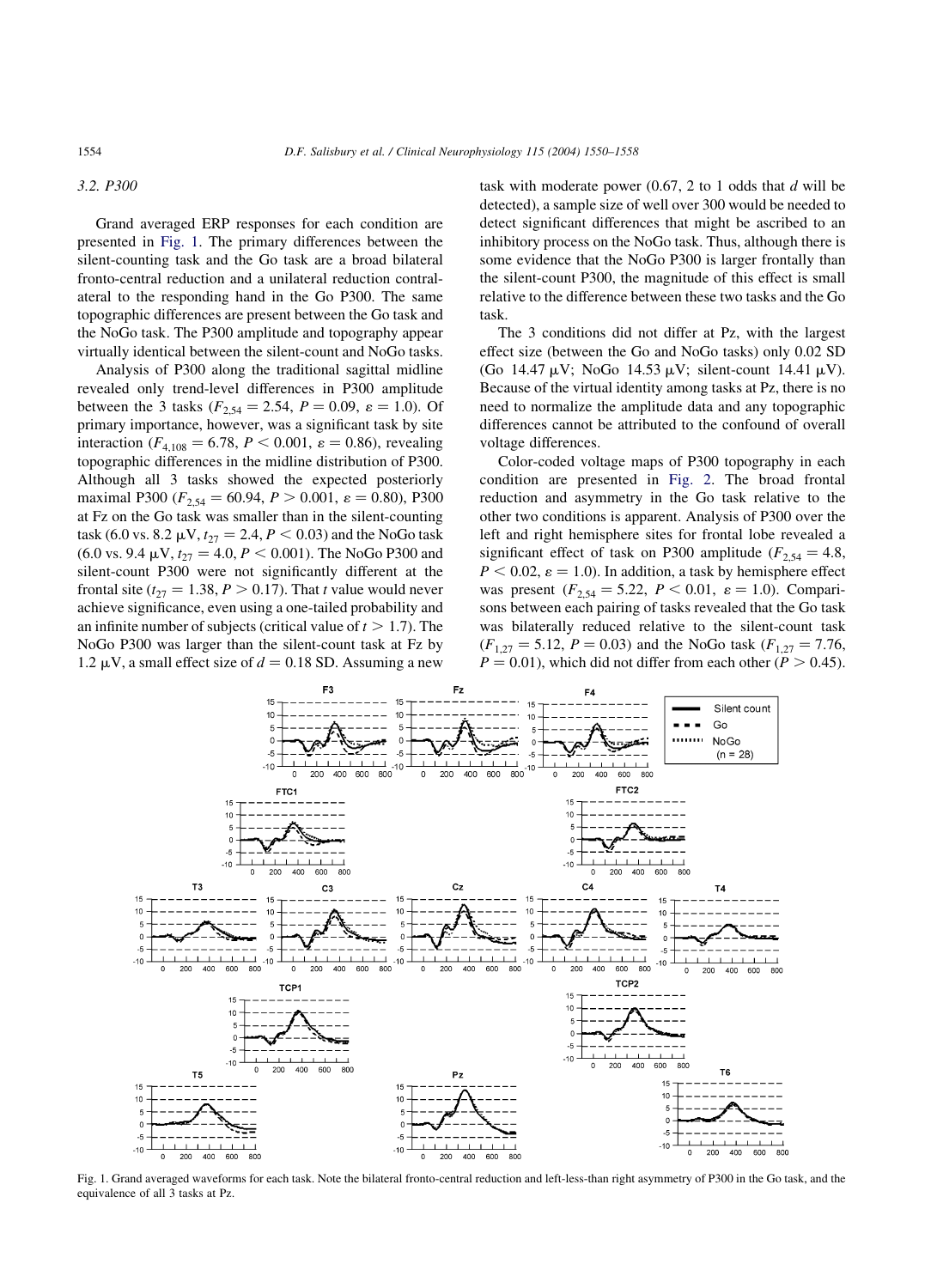<span id="page-5-0"></span>

Fig. 2. Integrated scalp topographies of P300 over a 50 ms interval (Cz peak latency  $\pm$  25 ms) for each condition. Note that the P300 maximum is shifted posteriorly in the Go task relative to the other conditions. The topographies of the NoGo and silent-count tasks are virtually identical. There is little indication of greater frontal activity in the NoGo task than in the silent-count task.

Analysis of hemispheric P300 amplitude revealed that the Go task displayed a unilateral reduction of P300 contralateral to the response hand relative to the silent-count task (task  $\times$  hemisphere interaction  $F_{1,27} = 4.1$ ,  $P = 0.05$ ) and the NoGo task  $(F_{1,27} = 12.4, P < 0.01)$ . Importantly for assessment of inhibitory activity on the NoGo task, the silent-count and NoGo tasks were not different in frontal hemispheric distributions  $(P > 0.27)$ . Comparing each homologous site between hemispheres within each task revealed that the Go task was significantly asymmetrical at F3 and F4 ( $t_{27} = 4.55$ ,  $P < 0.001$ ) and at C3 and C4  $(t_{27} = 3.60, P = 0.001)$ . The silent-count and NoGo tasks were essentially symmetrical, with no significant differences between hemispheric homologous sites within conditions. Specific comparisons between the silent-count and NoGo task for left hemisphere frontal sites, where the NoGo should be larger if inhibition were present, revealed no significant differences (all amplitudes differed by less than  $1 \mu V$ , but the NoGo trials were larger).

Slow wave was compared between tasks at the frontal midline site (Fz). Slow wave differed between tasks  $(F_{2,54} = 91.7, P < 0.001, \varepsilon = 1.0)$ . Slow wave was marginally more negative on Go trials  $(-4.9 \mu V)$  than on silentcount trials (-3.7  $\mu$ V,  $t_{27} = 1.93$ ,  $P = 0.064$ ) and on NoGo trials  $(-1.4 \mu V, t_{27} = 5.42, P < 0.001)$ . Slow wave was significantly more negative on silent-count trials than on NoGo trials ( $t_{27} = 3.23$ ,  $P < 0.01$ ). These data are consistent with a positivity in the slow wave range that is sensitive to response mode and might reflect an inhibition-related positivity. If this positivity overlapped P300, then one might expect correlations between activity in slow wave and P300: If the positive activity observed to vary with response mode in the slow wave interval also caused increases in P300 on the NoGo trials, then the NoGo P300 amplitudes should correlate with slow wave amplitudes. Such was not the case. Slow wave on the NoGo task was not associated with NoGo P300 amplitude ( $r < 0.16$ ,  $P > 0.4$ , explaining only 2.6%) of the variance in P300). Slow wave amplitudes correlated strongly with between tasks (all r's  $> 0.7$ ,  $P < 0.001$ ), but not with P300 amplitudes (all r's  $\leq$  0.16, P  $>$  0.4). P300 amplitudes were strongly correlated between tasks (all  $rs > 0.5, P < 0.01$ ).

Comparing slow wave at lateral sites between silentcount and NoGo tasks revealed no evidence for different topography between tasks  $(F_{1,27} = 0.06, P > 0.9)$ . Thus, although slow wave appeared to be sensitive to response mode, it was neither asymmetrical, nor relatively more asymmetrical on the NoGo task than on the silent-count task, and thus was unlikely to reflect prepotent response hand inhibition in contralateral motor cortices.

P300 latency along the midline was significantly different among tasks ( $F_{2,54} = 5.42, P = 0.007, \varepsilon = 0.99$ ), albeit the magnitudes of the differences were small. Comparing each pair of conditions revealed that P300 latency on the Go task was significantly shorter than the silent-counting task ( $F_{1,27} = 4.94, P < 0.04, 8.3$  ms) with a trend for longer latencies more posteriorly for both conditions ( $F_{2,54} = 3.17, P \le 0.08$ ). Likewise, the Go task was significantly shorter in P300 latency than the NoGo task  $(F_{1,27} = 10.1, P = 0.001, 14.3 \text{ ms})$ . Finally, comparisons between the NoGo task and the silent-count task revealed that P300 latency was not significantly different between tasks  $(P > 0.2)$ .

# 4. Discussion

P300 amplitude on a Go task was frontally asymmetrical. This replicates [Salisbury et al. \(2001\)](#page-8-0), and suggests that response production MRPs contralateral to the responding hand do influence P300 topography on Go tasks. In addition, the Go P300 was reduced frontally over both hemispheres relative to the P300 recorded on a NoGo task. These results comprise the NoGo P300 anteriorization effect previously reported, with larger NoGo P300 frontally, and an additional relative left-sided increase (since subjects responded with their right hands). Of primary importance, however, was the finding that the Go task P300 was also reduced and asymmetrical relative to the P300 on a silent-count task (where the infrequent target stimulus did not require response inhibition). Thus, current models that suggest the NoGo P300 anteriorization is due to a left-sided inhibitory mechanism cannot account for the same finding in the silent-count task. Rather, it is likely that the frontal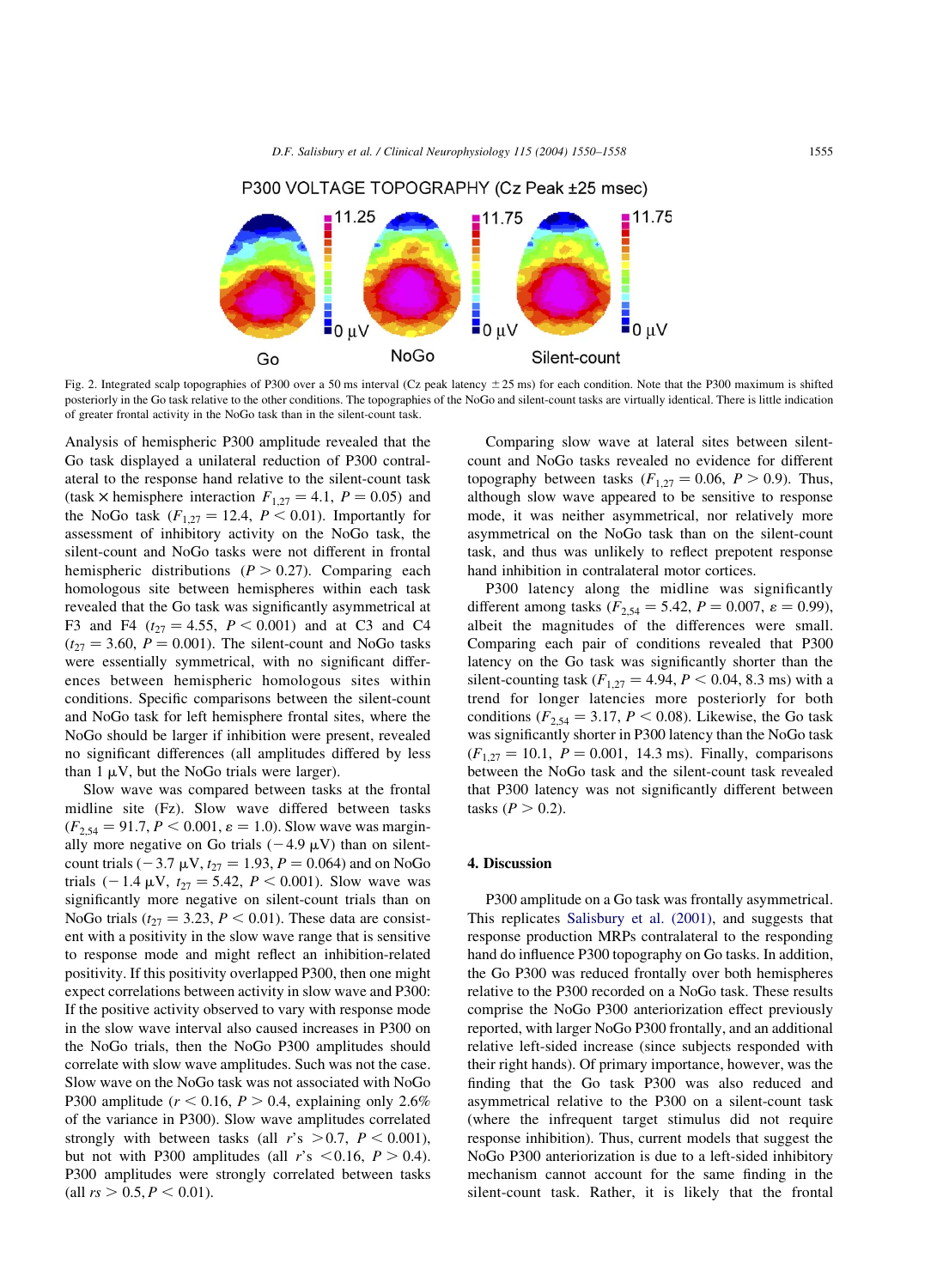reduction and asymmetry selectively present on the Go task can be attributed directly to motor fields.

The NoGo P300 was slightly but non-significantly larger than the silent-count P300 at left-sided and central sites. This might indicate the presence of left-sided inhibitory processes on the NoGo task, but the magnitude of this difference was small, less than  $1 \mu V$ . If there was a positive frontal voltage shift related to response inhibition processes on NoGo trials in the P300 range (e.g. [Roberts et al., 1994\)](#page-8-0), then this activity must necessarily be greater on NoGo trials than on silent-count trials. Although the NoGo P300 was larger at Fz than the silent-count P300, the effect size (0.18 SD) indicates that this difference is small. Most importantly, there was no evidence of significantly lateralized positivity on the NoGo task relative to the silent-count. Since the silent-count cannot be reasonably construed as reflecting any response inhibition on the target trial, the increased P300 on the NoGo and the silent-count tasks relative to the Go task (P300 anteriorization) may reflect to a large degree negative shifts on the Go trial. Although there may be some effect of response inhibition on P300 in NoGo tasks, the magnitude of this effect is much too small to account for the robust difference between Go and NoGo P300 at frontal sites. Likewise, the Go P300 and silent-count P300 should be the same, which was not the case. The silent-count P300 showed anteriorization of virtually identical magnitude and the same scalp topography as did the NoGo P300.

Slow wave, subsequent to P300, did appear to be differentially sensitive to response mode. However, slow wave did not show any asymmetry, and was not markedly asymmetrical on NoGo trials (i.e. did not track the active inhibition of a prepotent responding hand), and did not correlate with P300 amplitude on the NoGo trials. Thus, it does not appear that the process reflected in slow wave can be identified with inhibition of a specific response in the contralateral motor cortices, or overlaps temporally with P300. It is unclear the degree to which the slow wave activity measured here corresponds to the P507 reported by [Falkenstein et al. \(1995\)](#page-8-0), who suggested that the P507 was not related to response inhibition but rather reflected a second P300 process (following their earlier P400 on visual and auditory Go/NoGo tasks). Like Falkenstein et al. we did not see clear evidence that suggested this activity after P300 was directly related to response inhibition. Although Falkenstein argued that the reduced Go P300 was likely not related to MRPs because the overt reaction time overlapped to a greater degree with P300 on auditory than visual tasks, but the P300 was not more reduced on the auditory task, there might be several other factors that cause a priori differences in P300 between those auditory and visual tasks (i.e. psychophysical perceptual differences). In the current auditory oddball Go/NoGo comparisons, it is clear that the reaction time (430 ms) occurs at such a length that MRPs related to response preparation and execution would occur coincident with P300 (350 ms), assuming 50–100 ms pre-response would contain the largest MRP

activity. However, [Roberts et al. \(1994\)](#page-8-0) examined B–X trials on an  $A-X$  CPT and suggested that the X on  $B-X$ trials elicited a component with a frontal distribution similar to the NoGo P300. Because the X stimulus in that case are not supposed to elicit a response, the authors argued that this reflected inhibition. One might suppose then that there may be some inhibitory activity coincident with P300, though one might also argue that such activity reflects a stimulus evaluation-based P300 for a salient stimulus, and that inhibitory activity in the P300 range should have been observed on A–Y trials, where the response was primed by the S1 cue, which was not the case. Hence, it seems most likely the NoGo task does not introduce a large magnitude positive-voltage inhibitory process in the P300 range, but rather the Go task introduces negative MRPs that reduce P300.

One alternative explanation would be that the silentcount P300 is a NoGo trial and contains the same amount of inhibitory activity as a NoGo trial. In relation to inhibitory processes, it remains difficult to see how the subject counts by inhibiting the prepotent response not-to-count. In fact, the same argument would apply to the button-press itself, namely the inhibition of the prepotent response not-to-press. In terms of response competition, it is clear that in oddball tasks the target response, no matter what it is, is not the prepotent response. For example, in a recent fMRI study of anterior cingulate activity in oddball-type tasks, [Braver et al.](#page-8-0) [\(2001\)](#page-8-0) argued that the silent-count task was equivalent with a NoGo trial, since it required the inhibition of the prepotent response established by the high-probability standard stimuli. It is important to note that Braver et al. were not examining P300 or putative inhibitory responses, but rather examined cingulate activity related to a low-probability response in the context of response competition and cognitive control. They demonstrated anterior cingulate activity to each target on Go, NoGo, and silent-count tasks. [Kiefer et al. \(1998\)](#page-8-0), reporting on a subset of controls in the [Weisbrod et al. \(2000\)](#page-8-0) report, suggested that NoGo anteriorization could be attributed to source activity in anterior cingulate and inferior frontal lobes, but given that Braver et al. showed similar anterior cingulate fMRI activity on low-probability Go, NoGo, and silent-count trials, it is unclear to what extent cingulate activity can explain the anteriorization. Furthermore, as discussed in the Introduction, because relative differences between Go and NoGo tasks were assessed in the [Kiefer et al. \(1998\)](#page-8-0) study, one cannot ascribe such differences directly to one specific task.

A second possible alternative is that the additional working memory load on the silent-count task (where the current target count has to be maintained) relative to the Go task (where the count is not maintained) may elicit a new frontal component that mimics the response inhibition component on NoGo trials. Although we cannot rule this alternative explanation out of the realm of possibilities, several data suggest such is not the case. Firstly, inhibitory processes likely reflect activity in inferior frontal regions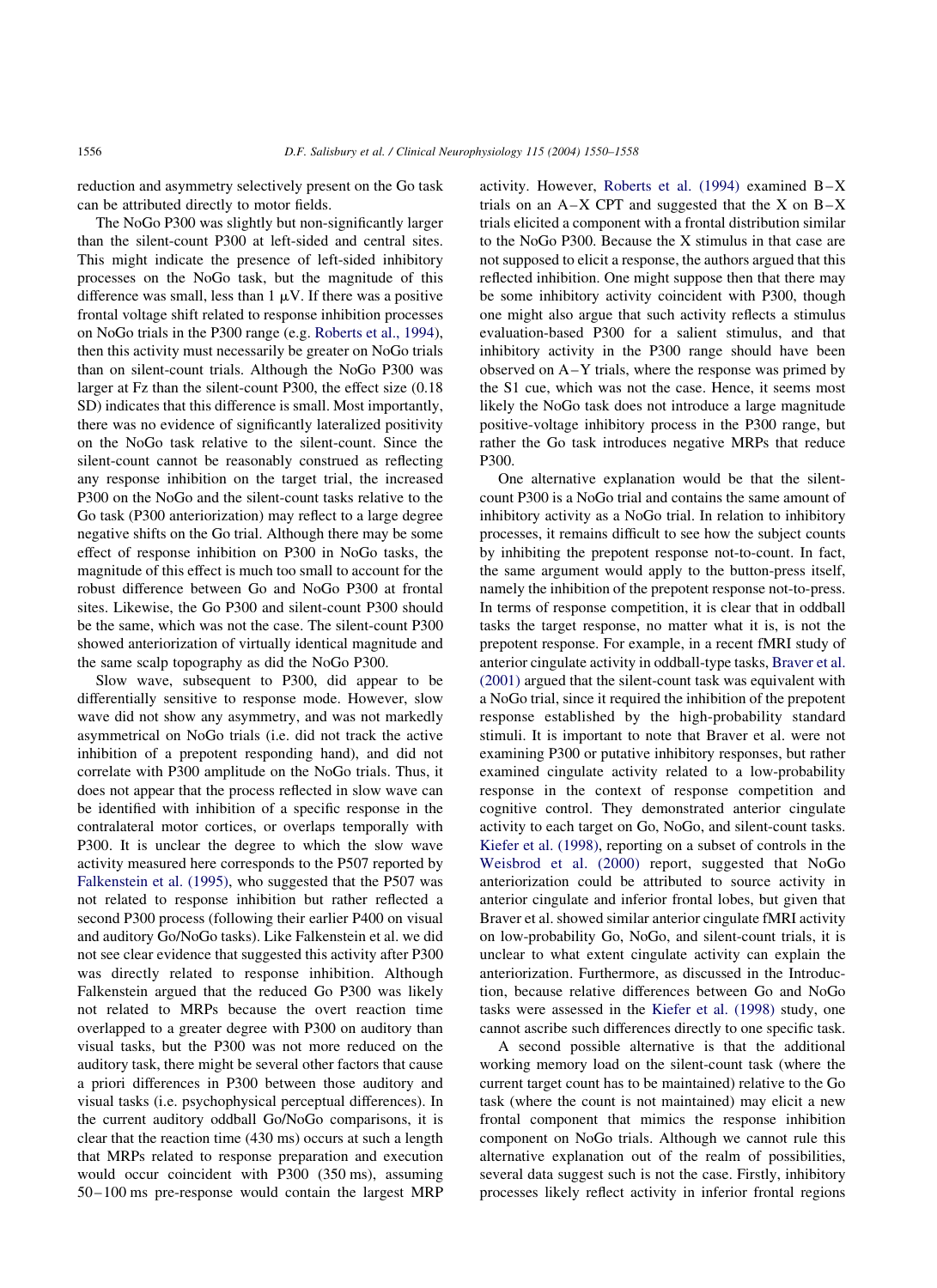whereas P300 activity related to working memory load likely involves dorsolateral cortical areas (see [D'Esposito](#page-8-0) [et al., 2000](#page-8-0)). Hence, activity in these anatomically distinct areas should lead to different scalp topographies. Topographies did not differ between the NoGo and silent-count tasks. Secondly, P300 tends to be lower with greater working memory demand, though this is for increasing load rather than a small load versus no load. For example, Meckliner and colleagues [\(Mecklinger and Pfeifer, 1996;](#page-8-0) [Mecklinger et al., 1992](#page-8-0)) reported smaller P300 and larger negative slow wave activity with increasing memory loads on working memory tasks. Lastly, working memory load is equated for Go and NoGo stimuli on n-back continuous performance tasks (a variant of the imperative stimulus task), but the same NoGo anteriorization is observed [\(Abara](#page-8-0) [et al., 2001](#page-8-0)). We conclude that it is unlikely that a positivegoing working memory potential on the silent-count task mimics a positive-going response inhibition potential on the NoGo task, but cannot reject such a contention. Further research should address this issue.

It is doubtful that a scalp-recorded positive shift due to response inhibition can be hypothesized to completely explain the NoGo P300 anteriorization. The most parsimonious explanation is that motor response execution fields on Go trials directly cause anterior reductions of P300. Unless the silent-count task can be understood to contain a strong inhibitory process, the data of this experiment indicate that inhibitory processes play only a small role in the NoGo anteriorization, as reflected in the small magnitude of the greater NoGo P300 relative to the silent-count P300 (1.2  $\mu$ V). The frontal reduction on the Go trial relative to both NoGo and silent-count P300s  $(2.2-3.4 \mu V)$  is more likely attributable to response execution fields.

In comparing the NoGo P300 with the silent-count P300, it appears that the NoGo P300 may be a viable alternative for eliciting P300 while acquiring task performance. The NoGo task cannot be understood as simply an oddball paradigm where the target stimulus has been made frequent. The overt behavior of the subject on this NoGo task is identical to the overt behavior of a Go task where the probability of the target is 85%. However, the P300 evoked on these two tasks is not the same. Early on in P300 research [Tueting et al.](#page-8-0) [\(1971\)](#page-8-0) demonstrated that increasing the target probability reduced P300 amplitude. This effect has been replicated by many others (e.g. [Katayama and Polich, 1996; Polich,](#page-8-0) [1987b; Squires et al., 1977](#page-8-0)). The work of [Sasaki et al.](#page-8-0) [\(1996\)](#page-8-0) bears particularly on this issue. Sasaki et al. showed that P300 to target stimuli was smaller with increasing probability, but also measured the P300 to the standard (increasingly infrequent) non-target stimuli. Although the response to the standard showed a greater P300 with decreasing probability, it was not as large as the response to the infrequent target, particularly at Pz. This effect of target designation exemplifies the importance of task relevance to the generation of P300 above

and beyond the effects of stimulus probability. In Johnson's Triarchic model of P300 amplitude task relevance is described as a factor additive with the effects of probability ([Johnson, 1986\)](#page-8-0). The NoGo task described herein, because of the definition of the NoGo trial as the target, retains the combination of probability and task relevance necessary to elicit a P300 as large as that of the silent-count. Because it elicits a P300 with similar amplitude and topography as the silent-count P300, the NoGo P300 may be advantageous as a paradigm in that it provides accurate measures of task performance, which the silent-count task does not.

The latency of P300 in this experiment was shorter on the Go task than the silent-count and the NoGo tasks. [Ford et al.](#page-8-0) [\(1982\)](#page-8-0) argued that P300 latency reflected the depth of processing, and thus one might suggest that the differences in P300 latency in this experiment reflect less extensive processing of target stimuli in the Go task. It is possible that response selection processes played a role in these latency differences, as it can be argued that because tasks used the exact same stimuli, stimulus selection processes should be roughly equated between the two tasks. [Low and Miller](#page-8-0) [\(1999\)](#page-8-0) reported similar lateralized readiness potential (LRP) activity on a NoGo trial and the Go trial, and [Endo et al.](#page-8-0) [\(1999\)](#page-8-0) reported that an early phase motor preparatory response arose in motor cortex on NoGo and Go trials in a MEG experiment. Those data suggest that response preparation processes are the same on Go and NoGo trials. We cannot rule out the possibility that the latency differences reflect late response selection processes. Yet, because P300 is typically less coupled to response selection than to stimulus evaluation, it is most likely that this latency prolongation reflects the increased cognitive resources needed to inhibit the prepotent response or to increment the silent-count relative to button-press. It remains unclear at what stage of response selection the NoGo and silentcount tasks might require longer processing times.

Finally, unlike [Strik et al. \(1998\)](#page-8-0), we found no evidence of a right-sided asymmetry in the NoGo P300. Unlike [Kiefer](#page-8-0) [et al. \(1998\) and Roberts et al. \(1994\)](#page-8-0), we found no evidence of a left-sided asymmetry in the NoGo P300. Rather, we found a P300 generally symmetrical over frontal regions for both the NoGo task and the silent-count task, and an asymmetrical P300 on the Go task. This can be modeled by motor potential overlap on the Go trial. It is unclear why other studies found asymmetry on NoGo tasks. Stimulus modality and study design likely play a role.

P300 amplitude, topography and latency are largely the same between the silent-count and the NoGo tasks. Because the P300 elicited on the NoGo task was virtually identical to the P300 elicited on the silent-count task, and both were larger anteriorly than the Go task P300, the P300 anteriorization effect on NoGo trials may in fact reflect less of a contribution from response inhibitory processes directly on NoGo trials, but rather reflect response production MRPs on the Go task coincident with P300.